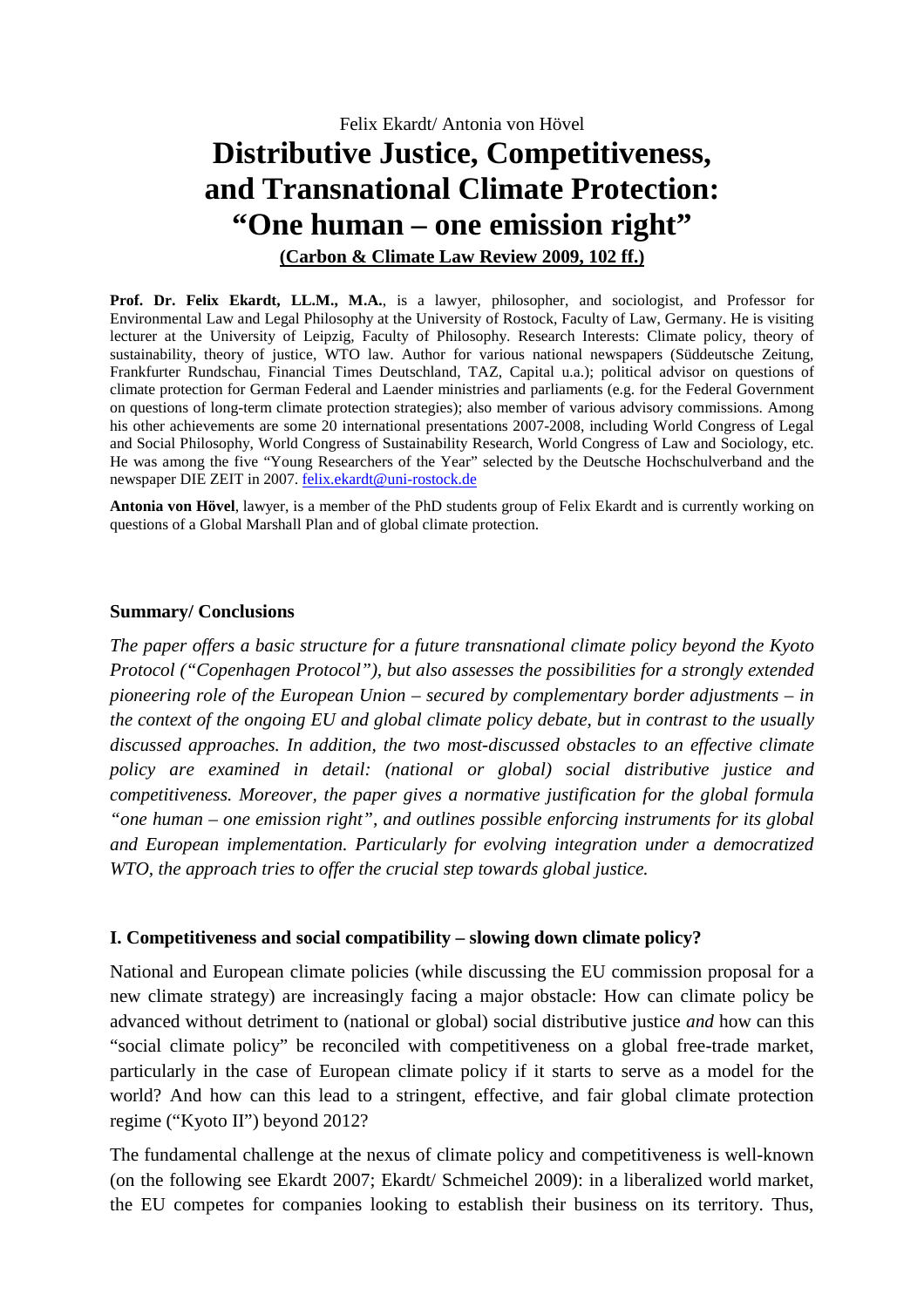nation states in general are becoming increasingly involved in a global "race to the bottom", with regard to both company taxation as well as the social and climate policies which affect a company's choice of location (incidentally, this market-induced loss of national sovereignty can also be perceived as a challenge to democracy). Decreasing taxes leading to an empty treasury for social policy is one possible consequence, even though free trade also generates wealth (albeit a form of wealth which can leave the underprivileged behind). In this difficult situation, where poverty is to be reduced in the South and preserving the welfare state is becoming increasingly difficult in the North, climate policy happens to be particularly burdensome for the underprivileged – even in the OECD states –j who, unlike large corporations, cannot threaten the national state with relocating abroad option ("exit option").

It can probably be taken for granted that, in the medium term, climate protection will cease to be a pure cost factor and might even become profitable in certain areas, such as heat insulation (on the following see IPCC 2007; SRU 2007). In the long term, climate policy is – when viewed against the costs of climate change – the sole option anyway, even from an economic point of view (as we know from the Stern Report). However, current national and European policies still reflect the fear of competitive disadvantage and growing social gaps. Despite all efforts and verbal declarations, climate policies have remained rather moderate when measured against the goal of effective climate protection: since 1990 worldwide greenhouse gas emissions have increased by over 40 %. While developing countries were not committed to reducing their emissions at all, western nations will fall short of their Kyoto targets to reduce emissions by 5 % by 2012 (which is in itself insufficient). Instead, emissions increased in the OECD countries, despite the collapse of Eastern European industries in 1990. Germany will if anything fall short of its Kyoto target to reduce emissions by 21 %, despite a 14 % reduction achieved through the collapse of the former German Democratic Republic.

In order to avoid a global catastrophe induced by concentrations of greenhouse gases in the atmosphere, the OECD countries' emissions will have to be reduced by some 90-95 % by 2050, not only 60-80 %, the range most often discussed1. And per capita emissions in Europe still exceed emissions in Africa or China by a multiple. These regions should, however, be granted a certain increase of emissions in order to help overcome the pressing problem of poverty.

# **II. Insufficient distributive justice in climate protection? Ambivalent results and the debate on "high energy prices"**

But will a more stringent German and European climate policy lead to social problems, such as national or regional effects on social distribution? This question has been asked from time to time under the headline "environmental justice", yet typically in the context of regulation

<sup>&</sup>lt;sup>1</sup> The IPCC demands 46-79 % GHG reduction worldwide (!) by 2050 in order to limit global warming at 2-2,4 degrees Celsius, and points out that this is without taking feedback effects of climate change into account; cp. IPCC 2007, p. 15, SPM.5). Given that the world's population is growing, this implies a  $CO<sub>2</sub>$  reduction worldwide from 4,6 t  $CO_2$  (without deforestation) to 1,3-0,4 t per capita in 2050. In OECD states, this implies a 87-96 % emission reduction. And (a) 2-2,4 degrees can already lead to disasterous consequences; (b) feedback effects of cause have to be taken into account; (c) climate change is coming faster than IPCC expected (cp. Hansen 2007 with the latest NASA research on climate change) - therefore even 87-96 % might not be enough.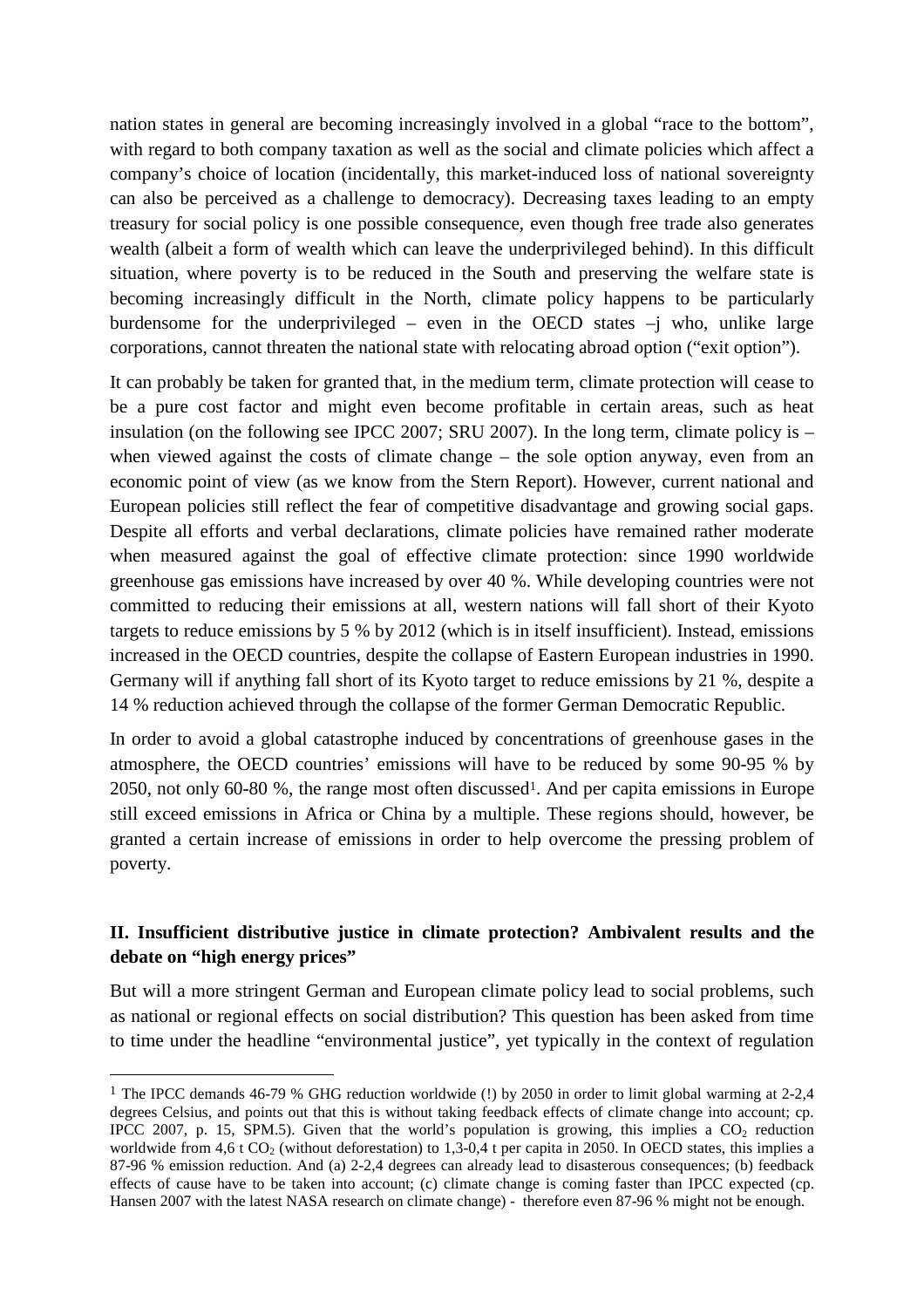of harmful substances and pollution limits rather than climate policy. As long as major developed and advanced developing countries remain laggards on climate change, it has been suggested that, irrespective of corporate taxation and social policies, ambitious national and European climate policies will in themselves weaken European competitiveness on the world market and thus deters companies from investing in Europe; and this, in turn, is seen as endangering jobs, to the particular detriment of the socially underprivileged. Still, an effective climate policy can create employment in return, for instance in renewable energies or energy efficiency. This could help offset concerns about employment effects and other social impacts, even in the absence of specific political instruments.

Nevertheless, other social implications of climate protection are more persistent. Renewable energies such as wind and biomass have ecological ambivalencies (for details see SRU 2007), something that might point to energy efficiency and sufficiency (decreased consumption) as more important strategies for effective climate policy. To this end, most climate policy instruments directly or indirectly increase the price of the fossil energy sources whose usage is at the core of the climate problem. And yet, energy is relevant for a range of economic activities and products. Entrenched positions and political slogans suggesting that "everyone has the right to fly and drive cheaply" are therefore becoming problematic. Can a family with children really afford the higher building costs for a politically-desirable passive house, even if the costs may often be recouped after a period of time? Or will the "cottage in the countryside" coupled with the trip to get there need to remain a dream in future? Is the rising cost of energy not even a threat to some people's very existence (and not only a question of social distribution in general)? Put simply: the costs engendered by climate policy might hit a number of socially underprivileged people hard, whereas rising energy costs will not change the behavior of the wealthy. For instance (for many of the following data see already Wicke 1993; Bülow/ Schwabe 2008):

- Taxes on electricity and petroleum (such as, for instance, the German "eco" tax) as well as the European emission trading scheme for some large emitters, which also results in costs being passed on to consumers, obviously have a "regressive" effect, in that they tend place a particular burden on citizens with low incomes. Due to the higher ratio of energy costs to their income, their financial situation is impacted more severely than that of a high earner (even though high earners tend to consume more energy per capita).
- In addition, a cut in social security contributions facilitated by "eco tax" revenues (for instance in case in Germany) is of no use for certain socially underprivileged groups, such as the unemployed, even if it might improve prospects for jobseekers.
- Various subsidies programs (e.g. for new heat insulation) and tax reduction incentives primarily serve those who already dispose of a high income. Even the Erneuerbare-Energien-Gesetz (German Act on Renewable Energies, EEG) results in a situation where those who are able to invest can generate a risk-free return for their investments, because the EEG guarantees fixed prices for every kwh of renewable energy. At the same time, funding has to be raised by the broader population like a tax, since the entirety of electricity consumers pays for the fixed prices.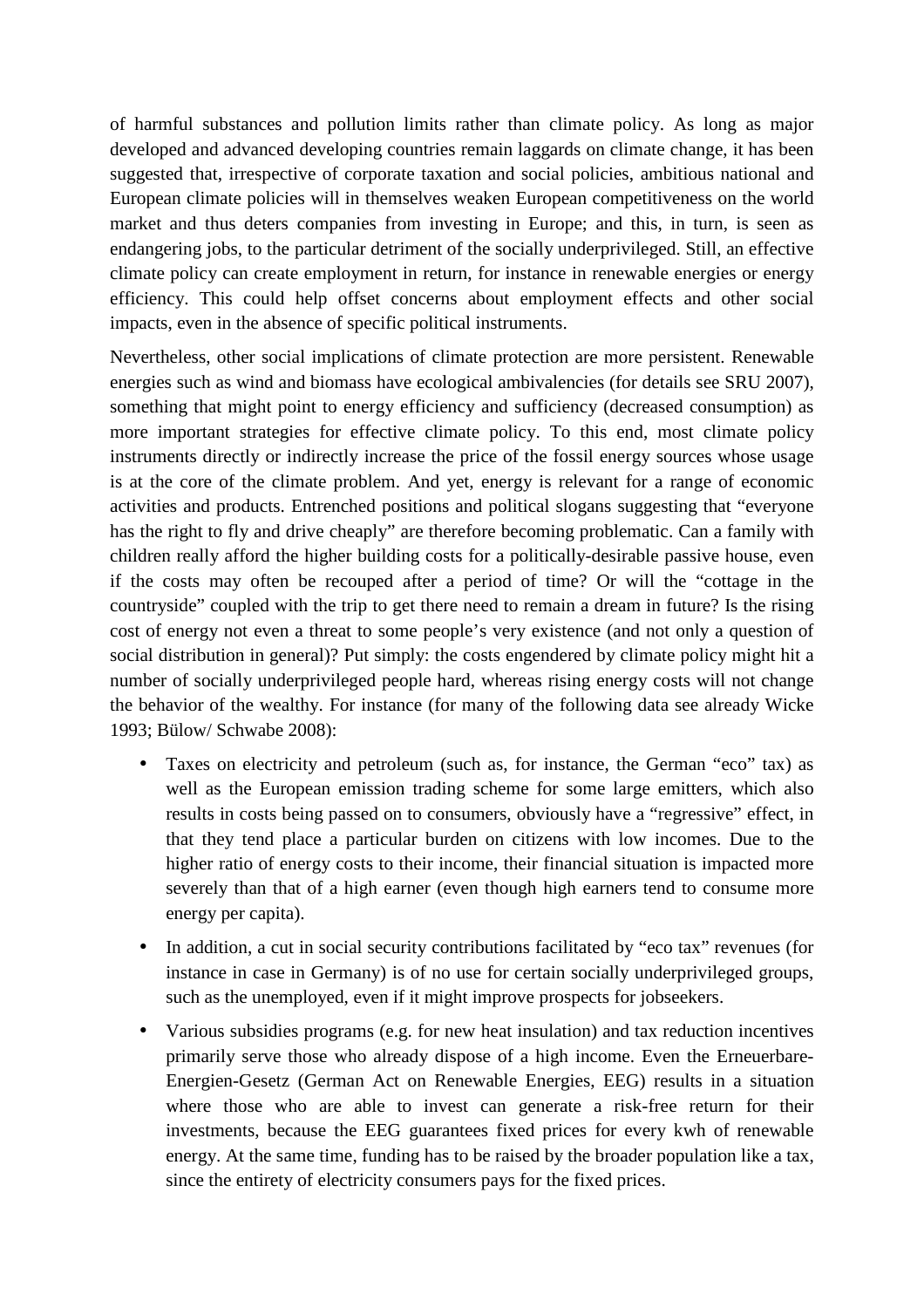- Every year for instance 840,000 households in Germany are cut off from electricity or gas due to outstanding payments. This does, though, leave open the question of responsibility. Looking at the remaining marginal share of "climate political" costs per kWh, one can hardly place the blame on climate policy alone. The proposition that environmental policy is "unsocial" therefore loses traction.
- One might continue: low-income households are not burdened by *climate policy* in particular. VAT, for instance, has the same effect for them as climate policy (and in this case people with lower incomes do not even have a legal opportunity to avoid higher tax payment, unlike an "eco" tax, which can be avoided by saving energy, for instance buying energy efficient products). Thus it seems at the least somewhat shortsighted to accuse climate policy of impacting on social equity in such a pronounced way.
- A possible response could now be to propose a different social distribution of revenues of forthcoming auctions for emission certificates in national or European emission trading – or from an "eco" tax. Most people, however, seem to have an irreconcilable desire for higher redistribution but at the same time lower taxes in general, a combination that is not feasible.
- It has still to be considered that *climate change* itself is very likely to entail greater social disadvantages for certain groups than all the moderate climate policy steps taken so far to prevent it: a) The socially underprivileged even in affluent countries will be exceptionally impacted by the impending climate change. (For economic reasons, they will often not be able to take advantage of the possible steps to prevent or avoid the effects of climate change on them). b) Moreover, on a global scale, people living in the southern hemisphere will be the main victims of a changing climate – although they contributed little to its cause. c) This is all the more disastrous as worldwide social inequality is already pronounced.

Striving for social distributive justice therefore implies a duty to prevent climate change – without neglecting the issue of distribution of the costs. Ultimately, therefore lower energy prices and the ensuing incentive to use energy do not really align with social and climate policy, although this is currently a popular idea in western countries. Political measures are always compromises and, generally, social redistribution will always have to be paid for by someone in the end. The widespread habit of making contradictory demands – on the one day a commuter compensation (which can be considered a subsidy detrimental to the climate supporting primarily people with high incomes), on the other day demanding more climate protection – will not take us anywhere.

# **III. The fundamental principle of social climate policy: "One human – one emission**  right"

But what does "social distributive justice" (on a national or global level) mean for climate policy – from a philosophical and legal point of view?2 Once again, a distinctive approach

 $2$  The whole argument is a philosophical theory – for its justification and all details see Ekardt 2009 – and a legal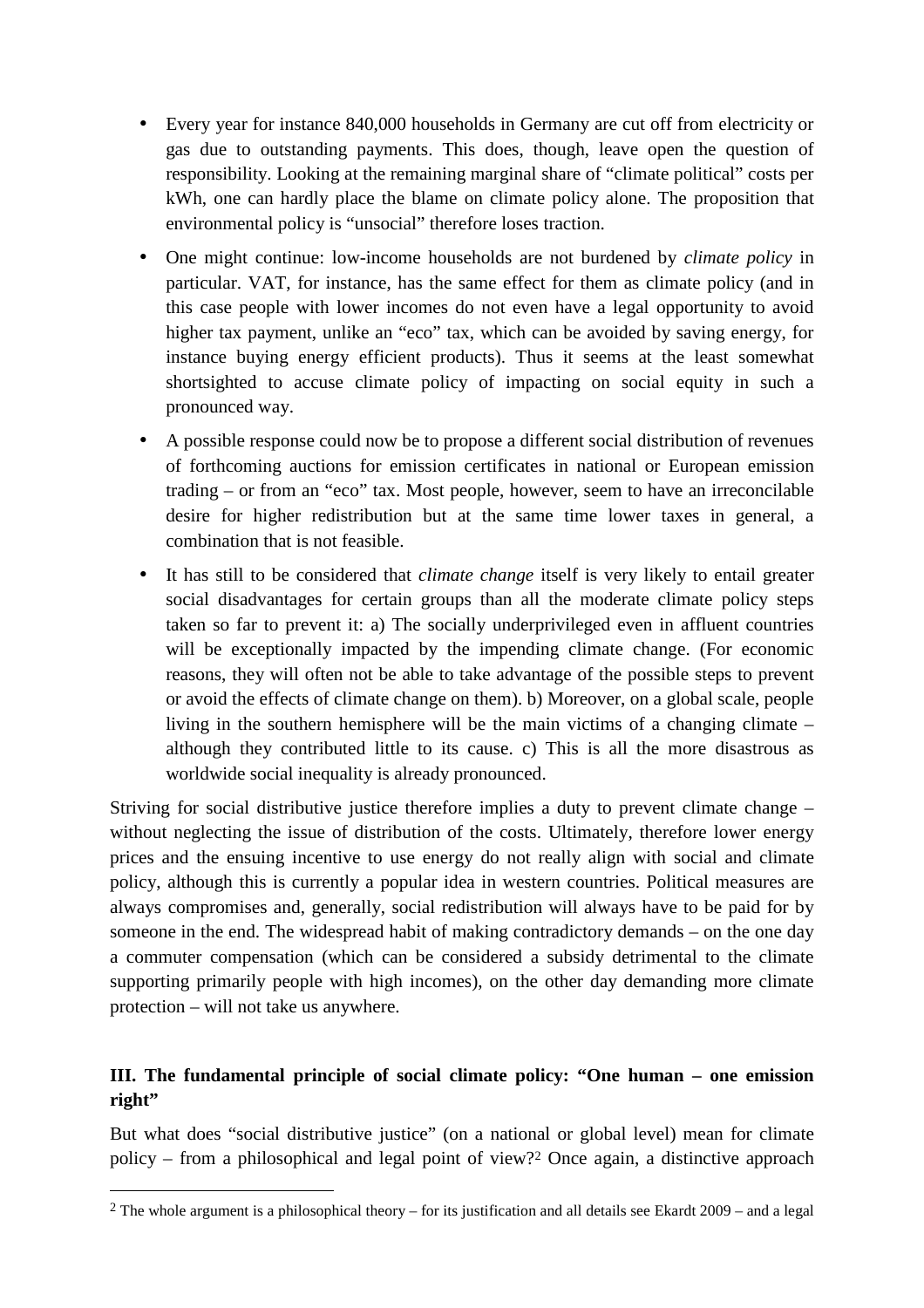seems to be most appropriate (for more details see Ekardt 2009, Wicke 2005, and Ott 2007; too general and without the most important aspects and arguments Bodansky 2004 and Blok/ Höhne/ Torvanger/ Janzic 2005; a more or less (!) similar approach to a general theory of justice without regard to climate protection, can be found in Habermas 1992):

- It may sound unpopular, but individual wealthy people are not a *main* driving factor, neither in generating assets to be distributed by the welfare state nor with regard to the volume of greenhouse gas reductions.
- Furthermore, the task and the enforceable duty of a liberal society is *only* to ensure freedom *and* the fundamental preconditions of freedom (see Ekardt 2009), which means the absolute necessities of life, equality before the law and the chance to develop one's personality (a balancing between these goods is always necessary, and also has to take "additional" preconditions of freedom as the other legitimate task of a liberal state into account – but these are no subjective rights as such, merely expressions of the objective law). Beyond these rights, there is no *right* in liberal democratic societies to a substantial equal distribution such that everyone is equally entitled to certain goods ("communism"). Details of distribution – which should be seen as aspects of "additional" preconditions of freedom – are therefore within the discretion of political majorities. In other word: Even without ambitious climate policies, not everyone would be able to afford a luxury sports vehicle, or a flight to a vacation resort.
- At the same time, the fundamental preconditions of freedom require an equal treatment of all individuals – requiring everyone to be assigned a certain absolute minimum. This entails constraints (e.g. by way of taxes or emission trading) on the wealthy in order to reach a minimum level for all. We propose two arguments for that:
	- Without an equal right to a minimum of fundamental preconditions of freedom, freedom would be worthless for the poor – despite liberal constitutions promising equal freedom rights. This "equal margin of subsistence" (or analogically "basic needs") requires, on the one hand, that every human being be provided with a certain minimum of energy, and on the other hand, that everybody be equally protected against the devastating effects of a climate change through preventive steps. And even though greenhouse gas emissions must be reduced on an absolute scale, each person needs to emit at least a minimum amount of greenhouse gas to live. Still, many people worldwide do not reach their "equal" per capita share, requiring careful attention about unequal distribution concerning greenhouse gas emission rights.
	- More importantly: When a public good such as the climate becomes tradable, it seems plausible to distribute the "using" rights or the revenues of unequal "use" (of the atmosphere) in equal shares, especially as nobody can claim to have contributed greatly to generate this good. Unlike calls for "equal wealth" (national or globally), equal emission rights can thus be justified. This argument can also be seen as a reverse conclusion of the polluter-pays principle – which ultimately stems from freedom (see Ekardt 2009).

<u>.</u>

interpretation of "freedom" as the crucial term of human rights. – The "rights to the preconditions of freedom" which I will mention are also known as economic and social human rights.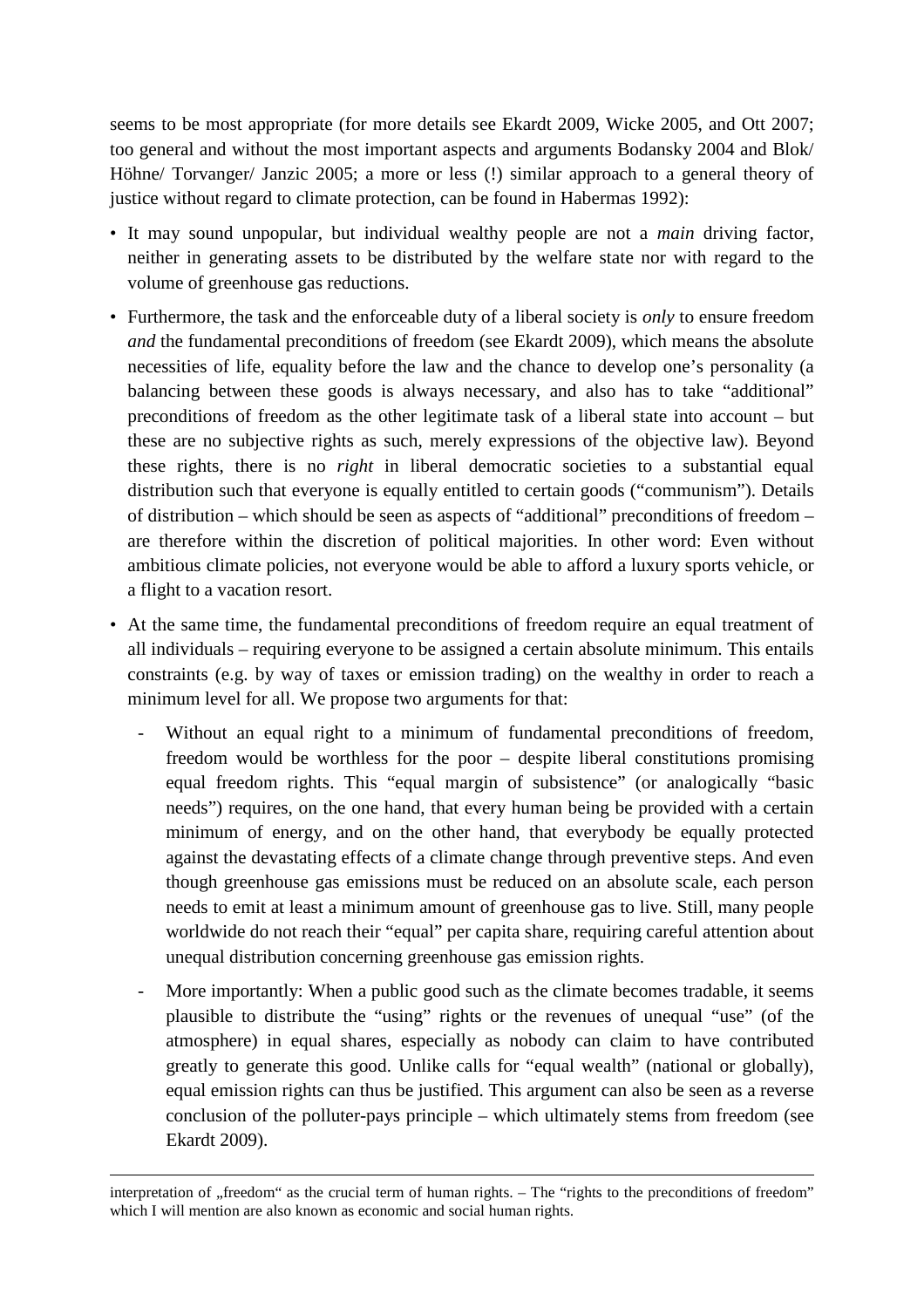• But equal freedom (precondition) rights and the polluter-pays principle should not only be valid in individual nations or regions, such as Europe; they also have to extend to the global level. When the ultimate amount of greenhouse gases that may be emitted to avoid devastating climate change is distributed, a European could therefore not claim a higher per capita allowance than his counterparts in Africa or our children and grandchildren (who, by the way, cannot really be held responsible for climate change). Not only our freedom, but also theirs is concerned. Overall, inhabitants of affluent nations have been consuming a larger share of goods and energy, some widely exceeding their per capita share on the absolute global emission scale, and consequently have to be held responsible to a greater extent, leading back to the principle: "one human – one emission right".

Expressed more generally: The traditional, primarily economic and negative concept of freedom right has to be transformed as follows: a) Freedom presupposes certain equal preconditions which have to be preserved. b) Freedom of future generations and on other continents has to be taken into account. c) Rules are necessary in order to secure freedom in the long term.

# **IV. European policy instruments for effective and social climate protection**

## **1. Basic structure of our own approach**

But how can the necessary social regional (for instance European) climate policy succeed? First of all: The best way to affordable energy for every person in the long term and to reduce greenhouse gas emissions is to enforce energy efficiency and the use of renewable energy. In this process, a certain increase in energy prices is probably unavoidable; but problems of competitiveness can in any case be minimized by aiming for European, rather than purely national, approaches in climate policy.

The most elegant implementation of a (e.g. European) concept of the "one human – one emission right" would notionally be a fixed emission reduction goal combined with a European carbon price (also replacing existing energy taxation and a number of tax benefits) and whose revenues would be distributed as a per capita "resources premium" or "eco bonus" to every citizen. Electricity, petroleum, motor vehicle taxes, tax and pension contributions from "eco taxes" could all be assimilated into such a system. As everyone benefits from the "resources premium" while the wealthy individuals with a more energy intensive lifestyle contribute a greater share, the social gap could thereby be closed.

Most notably, the aggregate effect of this as well as the following systems is that an energyefficient lifestyle or the use of renewable energy will result in profits under the "resources premium", whereas adhering to a "business as usual" lifestyle will incur a financial loss. This incentive to economize energy benefits the climate as well as the social underprivileged, who generally consume less energy. In combination with adequate "carbon pricing" mechanisms, the "resources premium" could be a kind of beginning of a European basic income approach.

Four points need to be considered here: a) The entire concept will take us nowhere if other social benefits unter existing social security and insurance schemes are cut in return – therefore a holistic view is necessary. b) Higher incomes by a "resources premium" (in this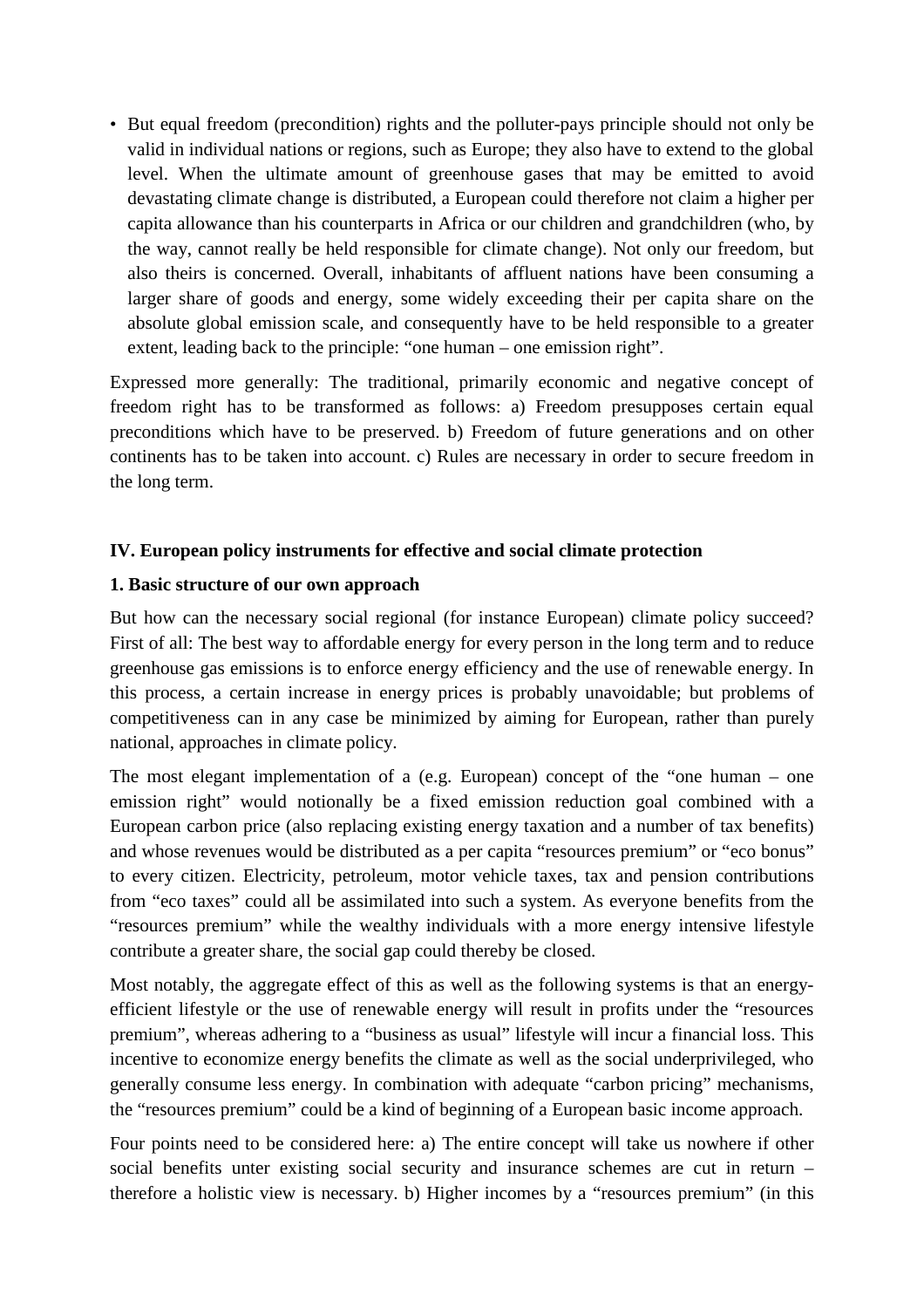case for the underprivileged) will not lead to increased energy consumption, but will only help reacting to rising carbon prices. c) A "resources premium" (or "eco bonus") does not, unlike the current German electricity and petroleum tax, reduce the non-wage labour costs so that its impact on labor market is not entirely clear. Moreover, a decisive advantage of a resources premium has not yet been mentioned: It is likely to massively increase empirical acceptance of an effective climate policy.

An emission reduction goal combined with a carbon price could be a EU eco tax – or an expanded European emissions trading scheme based on the primary energy production (and therefore including at least most of the carbon dioxide emissions), in which 100 % of the certificates would be auctioned annually. The successful bidder would pass on the costs to the consumers and in return, the auction revenues would finance a European resources premium. This would more or less entail that everyone initially has an equal right to use the atmosphere – and everyone has the basic financial means to cover basic energy needs.

If neither of these approaches is taken, an evaluation would become necessary to which existing mechanisms contribute to a resources premium, e.g. if auction revenues of the existing emissions trading should be included. Nevertheless, a single solution (i.e. less instruments – a European energy tax or, politically easier to enforce, an expanded emissions trading scheme) would also be more democratic, as the policy choice for climate protection would become transparent for every citizen – even in the absence of detailed knowledge of environmental law. Moreover a strict progressive "eco" tax or emissions trading, rising in predetermined steps, increases investment and planning security for citizens and companies while minimizing bureaucracy – a consequence of current policy mixes based on a multitude of instruments with limited scope and effect. Besides, taxes and emission trading are liberal and efficient: Each individual is free to decide how to economize on energy consumption and where doing so is most profitable.

Regardless of whether the decision falls in favour of primarily "one" instrument or of the traditional instrument mix: The effects of subsidies encouraging greenhouse gas emissions (e.g. the commuter tax relief or other support programs) on climate and social policy should also be taken into account. These subsidies are relevant for climate change on the one hand and are not just paid "by the state" but by society at large in favour of certain parts of society; therefore, they have social distributive effects. As more of the existing instruments are replaced by a comprehensive energy tax or an extended emissions trading scheme, the effect on prices and a resources premium will grow. Claims that "emissions trading alone cannot finance the resources premium" are thus not justified.

Furthermore, the concept of a social climate policy (implemented through one central instrument or a bundle of instruments) has to extend beyond energy policy. At least conventional agriculture with its methane  $(CH_4)$  and nitrous oxide  $(N_2O)$  emissions and its energy intensity needs better regulation.

Moreover, the costs arising from "delayed" climate protection measures arising from damage and/or increased adaptation efforts always have to be kept in mind.

When aiming for additional distributive arrangements between citizens and electricity companies, or landlords and tenants, it should always be considered that such rearranging can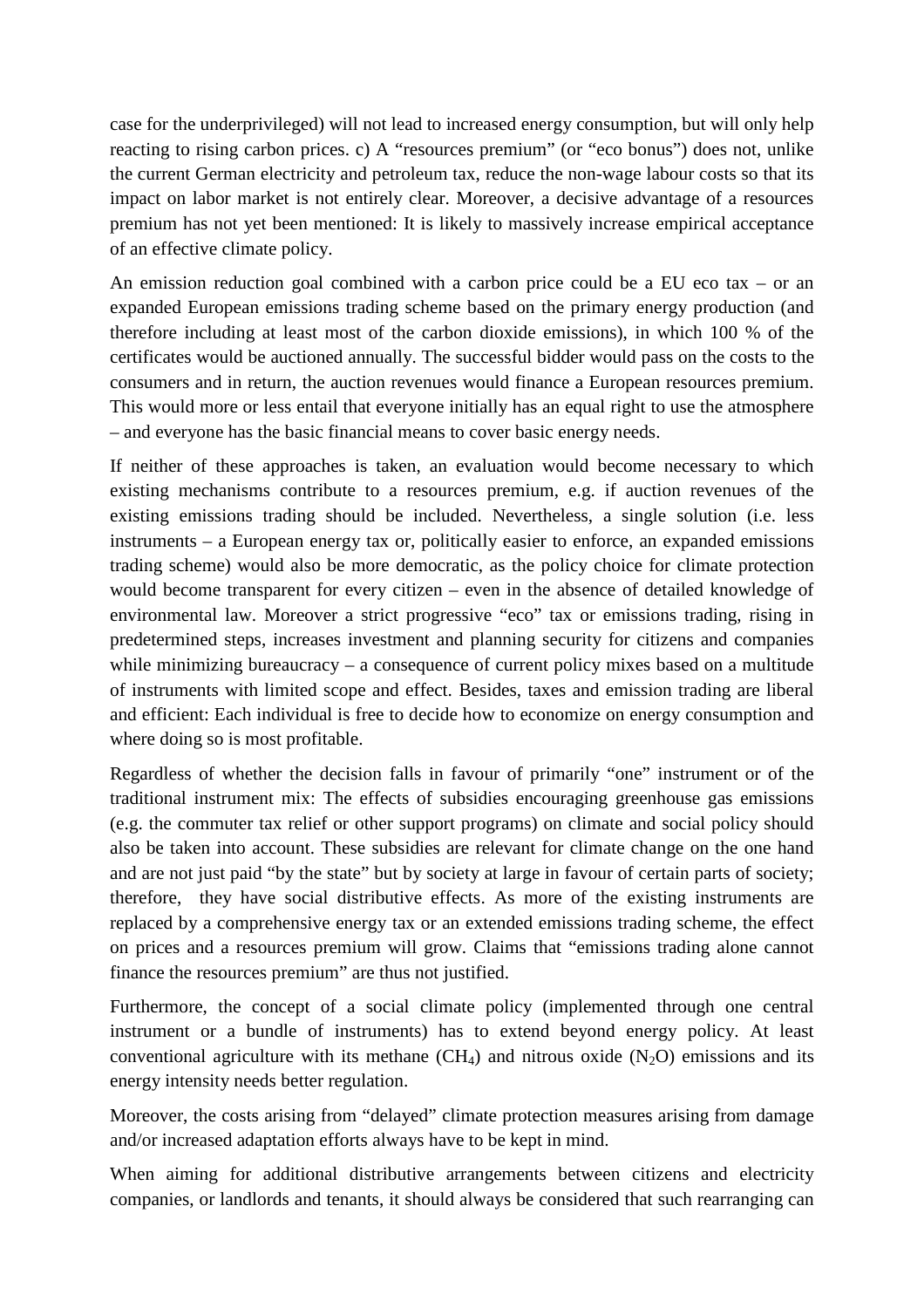miss its social objectives when the costs in the end can simply be passed on to the consumer of end-user. Accordingly, rules solving the client/investor (landlord/tenant) dilemma in terms of building insulation may be very important for climate policy, while their impact on social policy might be unclear.

Whether economic instruments are to be complemented by prohibitions on certain luxury goods or activities, requires further discussion, even though it would probably improve empirical acceptance and therefore the enforceability of climate policy. At least some socially compatible command-and-control regulatory instruments such as absolute energy efficiency or mileage standards, could have a positive broader effect.

But how can competitive disadvantages for private industries resulting from a socially motivated climate policy be avoided? Companies might react with corresponding wage agreements (that take away the effect of the resources premium) and threats to relocate from Europe, thus constraining the climate policy's "social elements". A visionary answer for a global social climate policy shall be proposed in chapter V., followed by a practical policy alternative in the concluding chapter.

## **2. Details and the EU proposal for a modified emission trading**

Evidently the concept raises several questions. The proposed boni also lead to higher budgets of the socially underprivileged, which entails the risk that the whole instrument might not achieve the desired climate effect, but increase activities that are harmful to the climate. However, it is unclear whether other additional social measures in climate protection (such as energy prices rebates for low-income households to offset energy price increases) do not raise even more severe problems. Instead of a resource premium, financial support could be granted to energy efficiency measures in households. Such a financial support mechanism would, though, increase bureaucracy far more than a resource premium. Moreover, producers e.g. of domestic appliances might simply raise the prices and thus undermine the social effect of a bonus. As a furchter socially compatible element of climate policy, the use of revenues from a reformed emission trade for financing e.g. heat insulation programmes could be discussed. But besides the administrative effort, it is unclear whether especially the socially underprivileged would benefit. Generally, all these measures may also constitute an inappropriate limitation of freedom.

Furthermore, several problems ensue for the transition from a bundle of instruments to a (more or less) "single" instrument such as an extended emission trading scheme. As a consequence of the (included) derogation of national "eco" taxes, the revenue from emission trade auctions might then have to finance the national insurance contributions that eco taxes currently generate; otherwise, private social insurance contributions would rise. Nevertheless, the "subsidies" of state pensions should be gradually reduced and the released revenues integrated into the resources premium, as the necessary revenues from extended emission trading for the resource premium could otherwise not be generated.

The already existing continental emission trading in the EU (soon maybe also in the US) would seem an appropriate vehicle for a comprehensive policy approach – rather than a new taxation concept – simply because it already exists. The revised directive on emission trading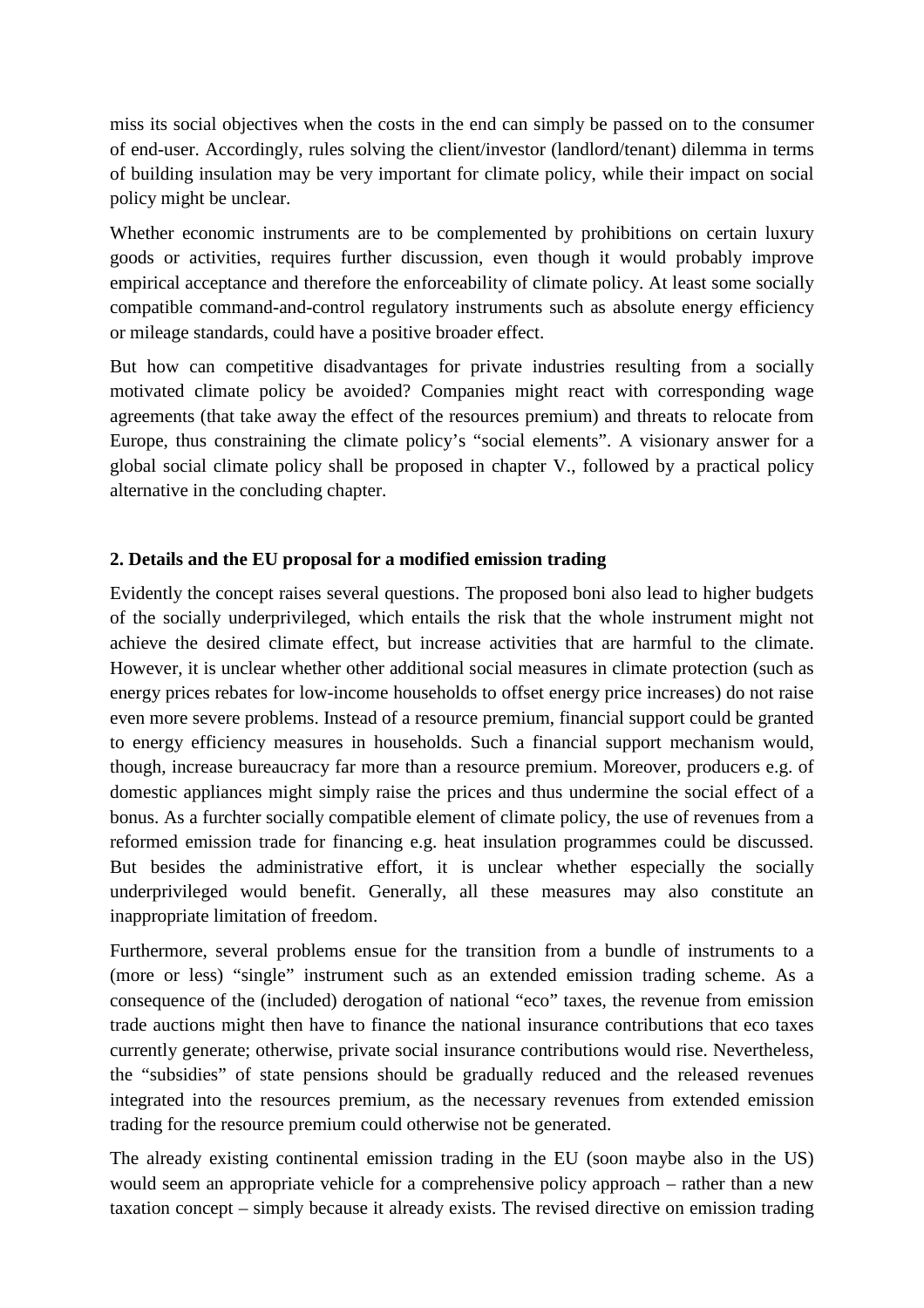does, though, fall short of the standards developed in this article, even though it is a clear improvement compared to the existing European emission trading scheme. In particular, the directive does not shift from a sectoral approach to a really general emission trading scheme based on primary energy sources – and CO2 reduction goals are not strict enough yet, as well as well as full auctioning is missing. It merely includes some new sectors (such as aviation). In the same way, greenhouse gases other than  $CO<sub>2</sub>$  are not included on a broad scale. This inconsistent approach has been chosen with a view to the vast investments in the current emission trading scheme. Still, this argument is flawed, as a timely reform would (a) require less effort now than a fundamental reform at a later stage and (b) promises greater success as a measure of climate protection, given the system change would lead to cost economisation in the long run (as far as consequential climate damage is concerned). Moreover, (c) the sectorbased emission trading scheme and its necessary combination with other policy instruments continuously create high transaction costs. The complex relationship to other policy instruments is thus still subject of the new directive on emission trade (e.g. regarding the use of auction revenues). Furthermore, (d) the sector-based emission trading scheme only considers distributive justice between states (requiring complex effort sharing). However, this does not benefit the socially underprivileged in Member States. Finally, an emission trading scheme largely addressing  $CO<sub>2</sub>$  has to be complemented with a policy instrument for the agricultural by-products methane and nitrous oxide, and also with a policy instrument tackling deforestation, both of which are missing in the reform. It is to be welcomed, however, that the Commission proposal has opted for medium-term linear reduction goals.

### **V. Global, effective, and social climate policy (Copenhagen Protocol)**

### **1. Basic structure of our own approach**

Still, "one human – one emission right" is not solely meant to be a European project, but also a further development of the currently not very ambitious or enforceable Kyoto Protocol on a global scale after 2012 (Copenhagen Protocol). Based on the general justification that we provide above, the main elements of a global approach should be:

- 1. In order to prevent disastrous climate changes, the global per capita emissions allowance would have to be fixed and limited – and then would have to be distributed on an equally per capita basis.
- 2. The per capita amount could be (according to IPCC) around  $0.5 \text{ t } CO_2$  per person annually. This would be above current emission levels in most developing countries, but far below the OECD countries' emissions.
- 3. If western countries wanted to emit more greenhouse gases, western states would have to buy emission rights from southern countries. In contrast to Kyoto, this would lead to an emission trading scheme between all states across the globe.
- 4. By these means, a reduction of greenhouse gas emissions would get started *and* funds would be mobilised for the reduction of poverty reduction in the southern hemisphere.
- 5. The scheme would not have to impose the 0,5 t per capita from the outset, but could reach this goal in several stages; in line with the projections of the IPCC, however, it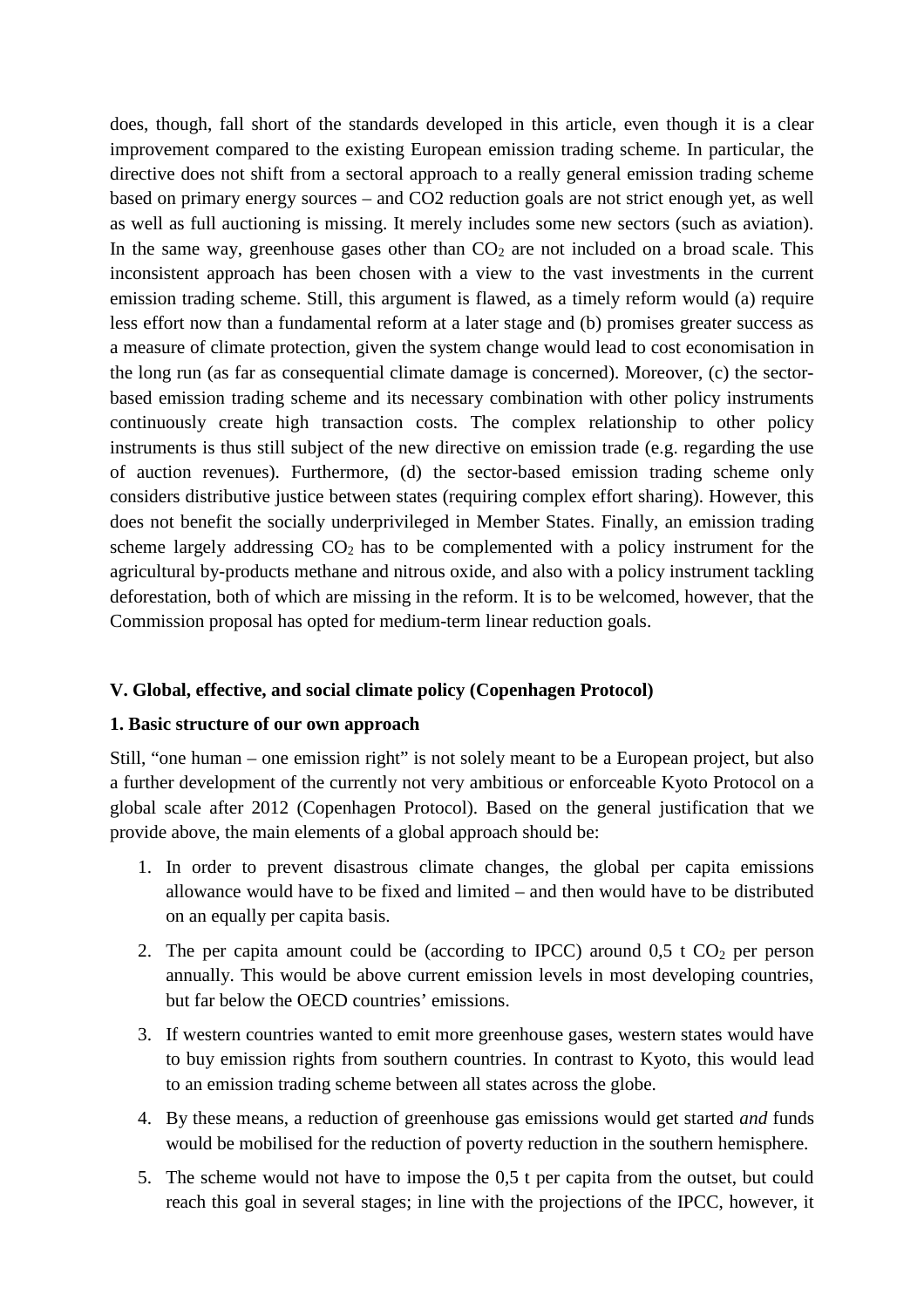should achieve this level before 2050.

- 6. Full integration of developing countries into the overall reduction obligation system should potentially be delayed by some years. Prior to that point in time, such countries could obtain extra additional emission rights or some kind of additional payment in order to manage their reductions and adaptation.
- 7. Also the sectors aviation, shipping, land use, agriculture, and deforestation would have to be fully integrated in the global cap-and-trade scheme.
- 8. A global institution should have the right to control emission reductions and enforce them with severe sanctions.
- 9. The annually decreasing aggregate number of emission certificates held by each state or group of states after international emission trading could than form the basis for a national or continental emission trading scheme among primary energy users (as described earlier), including an annually degressive number of certificates, annually auctioning, etc. The basic principles of such national (or continental) distribution systems might have to be prescribed on a global level to ensure the funds really reach the socially disadvantaged (after all, many states worldwide are not democracies).
- 10. As mentioned earlier, primary energy producers of importers would have to auction certificates and pass the costs on through products, electricity and heating prices etc. to consumers. States or regional integration organizations (such as the EU) would then distribute the auctioning revenues to all citizens on a per capita basis.

By these means, energy efficiency, renewable energy, and longterm energy security would be forced (without a very complex "instrument mix" ordinary citizens are unable to really understand<sup>3</sup>). Western countries would partly buy certificates, but partly rely on more energy efficiency, sufficiency, and renewable energy sources and therefore reduce their overall greenhouse emissions. Step by step, the developing countries would do the same. This would stop the global "race to the bottom" with regard to climate policy. Even from a broader economic point of view, the entire concept would lead to very important advantages: One would avoid the disastrous costs of climate change; new technologies would be forced; and independence from energy imports (and rising fossil fuel prices) would increase. Emission trading would help identify the cheapest available climate protection measures, and a broad range of greenhouse gas emissions could be covered and integrated (including, for instance, emission from meet consumption or bioenergy<sup>4</sup>).

In southern countries, eco bonus would be high initially and emission trading costs low; the opposite would apply in OECD countries (because emission trading costs between states would be added to "southern" eco bonus and would be substracted from eco bonus in the OECD countries). This would only be fair, as the higher per capita contribution to climate change originating from the OECD countries would be compensated, while at the same time the social justice of climate policy could be largely sustained in the same countries. Moreover,

<sup>3</sup> This is also a *democratic* problem.

<sup>4</sup> And integration e.g. of bioenergy-caused rainforest degradation would work much more precise than by vague and incomplete "bioenergy sustainability criteria". European and national bioenergy policy is criticised in more detail by Ekardt/ Schmeichel/ Heering 2009.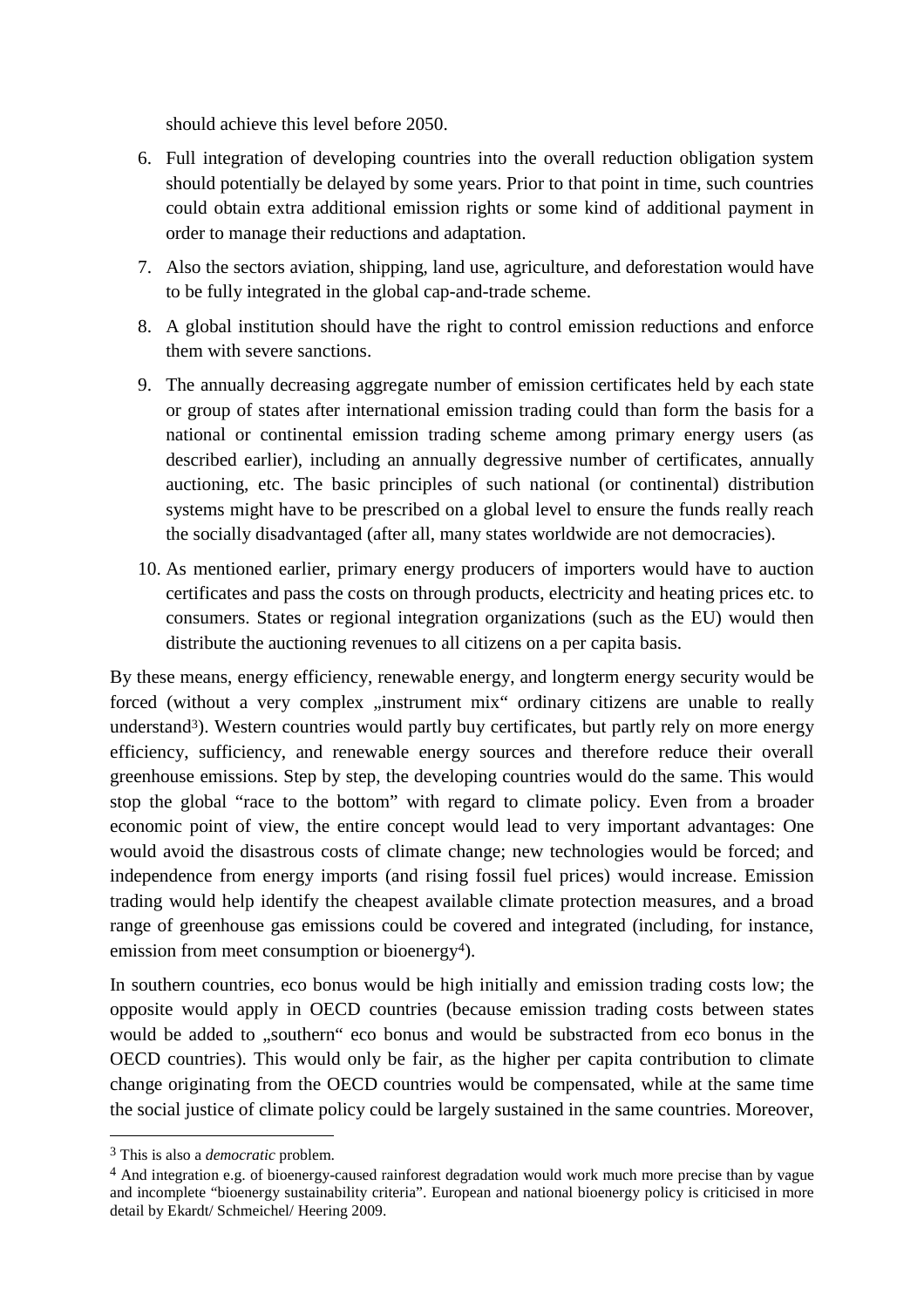even the socially underprivileged in western countries would benefit from the financial transfers to the south, as these would stimulate the development of welfare states in the south, thereby reducing social dumping and stabilizing the western welfare state in the medium term. Furthermore, a determined attempt to combat climate change along these lines might avert the social consequences of global warming impacts in both North and South, whose severest manifestations are already emerging: migration and war for resources, such as water.<sup>5</sup>

Another general condition is that, apart from a price ceiling and floor, speculative trading will have to be limited by intervention powers for an international institution (such as a world certificate bank). Generally, this approach would also have to address indirect effects like deforestation or the change of land use, while at the same time not inflating bureaucracy with overly detailed regulation that disrupts the entire system.

In the end, the developing countries would be assigned a clear long-term limit – which is incidentially already been exceeded by countries like China – while the OECD countries would, for the first time, face an ambitious goal. As regards the reduction goal, it would be necessary to determine details of benchmarks, reduction period, and scope. It remains an open question how to take into consideration the increase of population (respectively its decrease in northern countries) in the distribution of per capita emission rights. The allowances could be allocated on the basis of a year of reference – or be adjusted from time to time. But a *fixed* basis of calculation seems more sensible with southern population growth in mind, as otherwise population increase (which contributes to poverty and climate problems) would be rewarded. At the same time, a fixed basis would favour the (climate friendly) declining population in OECD countries (although this effect will be partially counterbalanced by migration).

Either way, the proposed procedure avoids problems of fundamental technical infeasibility. Such problems would probably arise if, instead of the proposed procedure, a global *personal* per capita emissions trading (personal carbon trading) was established. In that case, every human being would become a certificate trader, whose everyday climate-relevant actions would be debited on a "credit card". Europeans would likely become constant buyers; Africans could make profits from selling his certificates. In theory, this model's effect on economy and climate policy is likely to be identical with the aims of more conventional forms of carbon trading. In southern countries, however, where most of the people do not have a bank account or otherwise have accesss to necessary infrastructures, personal carbon trading would entail unmanageable problems of implementation and control. Obviously, this would not rule out the possibility of introducing a global personal carbon trading scheme at a much later date. Its major advantage would be that an allocation of means benefiting the poor could be addressed more directly.

One could question how selling own emission rights matches the idea "one human – one emission right". But this question is based on a misunderstanding. First of all, no one is *forced* to sell his or her emission rights. Secondly, the sale is accompanied by a financial compensation (which is particularly beneficial in developing countries). A more interesting

<sup>5</sup> Climate economists sometimes tend to ignore this in their models as there is no market price for it. This is only one of many reasons why economic climate research is not as precise as it pretends to be.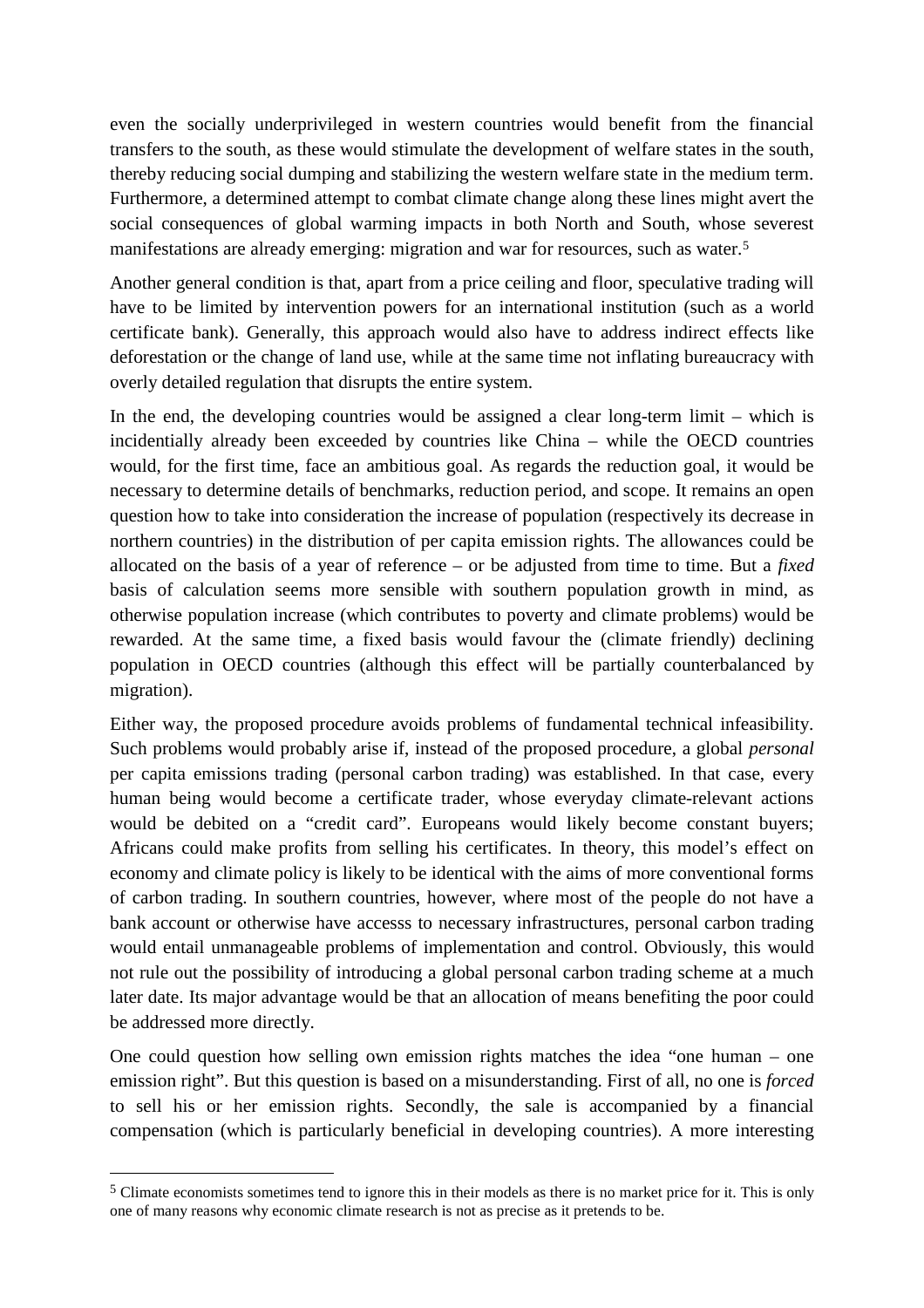point is that even a further distribution of funds towards developing countries (through a resources premium etc.) will not resolve all social challenges in one fell sweep. Accordingly, the proposed system does not exclude additional rules and regulations, e.g. the implementation of global social standards within the WTO, which would be an instrument – combined with the proposed new climate policy – against the global "race to the bottom". Global social standards and the proposed new climate policy could also give back some degree of sovereignty over economy to democratic (national or regional) politics. Apart from that, also the democratization of *global* politics (and maybe the integration of climate policy into a democratized WTO) remains an important topic.

A fundamental advantage of the proposed model – but also of personal carbon trading – is the high plausibility of its intentions, even without reference to legal or moral theory. Furthermore, it allows for the definition of a fixed level of global greenhouse gas emission, aimed at reducing global warming as much as possible. This approach is also more effective for social policy than fixed but differentiated reduction goals for different countries, as implemented under the Kyoto Protocol (which is also the direction the current negotiations for a Kyoto follow-up agreement since the Bali Conference in December 2007 are taking), given that our concept would lead to a concrete cash flow to the poor (which is probably much more effective than some general and non-binding notion of "technology transfer to the South"). Furthermore, the system of mere (and not very ambitious) targets without attribution per capita and without a sanction mechanism enforceable at an international level has already failed under the Kyoto Protocol.

## **2. Historical emissions and alternative concepts of climate justice**

Our concept of global climate and social justice provides an orientation for the further development not only of European climate protection law, but especially for the global regime. According to the agreed timeline, current global negotiations will be concluded at the end of 2009. Therefore, two points will be rased below: on the one hand, we will further concretize our proposal with a view to these negotiations, and on the other hand, we will discuss alternative concepts for climate justice, which (as we think) are altogether less convincing.

The concretization is: The concept of "one human, one emission right", as mentioned earlier, could be amended to some degree in order to take into account historical emissions of (especially) OECD states. By these means, emission right prices could also incorporate the cost of an (inevitable) adaptation to climate change, insofar as a certain degree of climate change can no longer be prevented. "Historical emissions" consider that especially OECD Member States, in particular, have been emitting vast amounts of greenhouse gases in the past 200 years which now contribute to climate change in the atmosphere. However, it would (1) not further sustainable protection of freedom by climate protection to simply allow China, India and other emerging economies another 150 years of unlimited greenhouse gas emissions, as this would compromise the living conditions of future individuals across the entire globe. Furthermore, (2) the OECD Member States have not necessarily acquired an "advantage" equivalent to the emitted quantity. Countries like China or India profit on their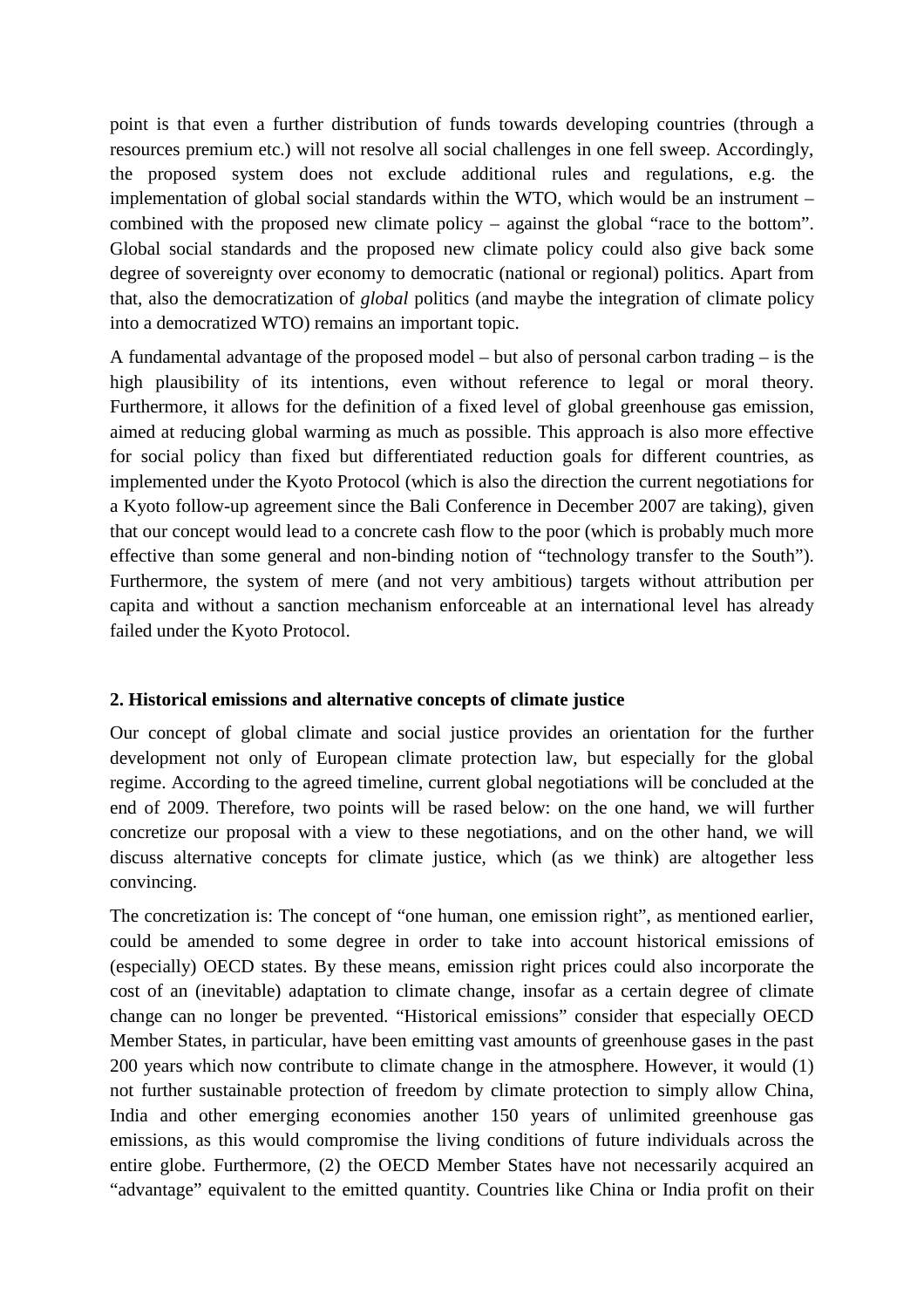part from these "advantages", because they can comparatively rapidly reach an acceptable level of prosperity through imports of economic models and technologies that have been developed in the western world. In addition, (3) taking into account "historical emissions" leads to a complex discussion as to how the complex global history in the past centuries may have advantaged and disadvantaged different countries. It is therefore impossible to assign a more or less exact number of emission rights under the prospective "historical debt". Most importantly, (4) invoking historical emissions takes into account the advantages and disadvantages of deceased individuals, and considers nations as collective entities. Assuming that the foregoing approach – "only freedom and preconditions of freedom" (for a detailed justification see Ekardt 2009) – is correct, such a collectivist perspective cannot be justified. Moreover, it raises the question whether we are really responsible for the acts of our forebears. Incidentally, the experiences with national allocation plans for European emission trading have already shown that a precise calculation of historically grown emissions is problematic for individual facilities (Bausch/ Lucha 2007).

All this obviously does not rule out moderate consideration of factors such as "historical emissions" and "adaptation costs" (which are, to date, only taken into account via global financial funds) when calculating the details for an international emission trade. Insofar as the freedom principle leads to the justification of certain equality standards and provision of certain basic needs (= fundamental preconditions of freedom) and also to implementation of the polluter pays principle, these aspects can be considered e.g. when calculating the price range, and that with a minimal administrative effort.

Of course, in the international "Kyoto II debate" (in science and politics) several alternatives to "one human, one emission right" are discussed which are distinguishable particularly by how they deal with historical emissions. A comparison of the different concepts of emission trade (see also Lyster 2007) shows that similar issues are at least addressed. It is often suggested to combine the climate protection requirements with the sanction mechanism of world trade law, namely the WTO (Radermacher 2004). Others doubt that world trade sanctions are appropriate for protecting the climate (Rodi 2007). But beyond sanctions, the relationship of world trade law and climate protection have to be assessed anyway (Ekardt/ Susnjar/ Steffenhagen 2008). Therefore, we support the integration of an ecological and social global climate policy into the WTO system anyway.

Most of the few existing approaches presume that each individual in the world has the same emission allowance. Variations occur on the question how to increase the commitment of industrial states while relieving the developing countries. This idea is especially brought forward by the Greenhouse Development Rights (GDR) proposal, which is not based on equal emission allowances, but focuses on the right to development (Kartha/ Baer/ Athanasiou 2007). A so-called development threshold is introduced to distinguish between the poor and the "consumers" of the world. Those whose income is below the threshold are not burdened with the obligation of greenhouse gas reduction, whereas all others are firstly considered to be able to pay the costs because of their wealth, and secondly to contribute strongly to climate change by their luxury orientated consumption (capacity and responsibility). The threshold is set to an income of \$ 9,000 per year, the income of the global middle class. The portion of the emission abatement in each state shall correspond to the size of that part of its population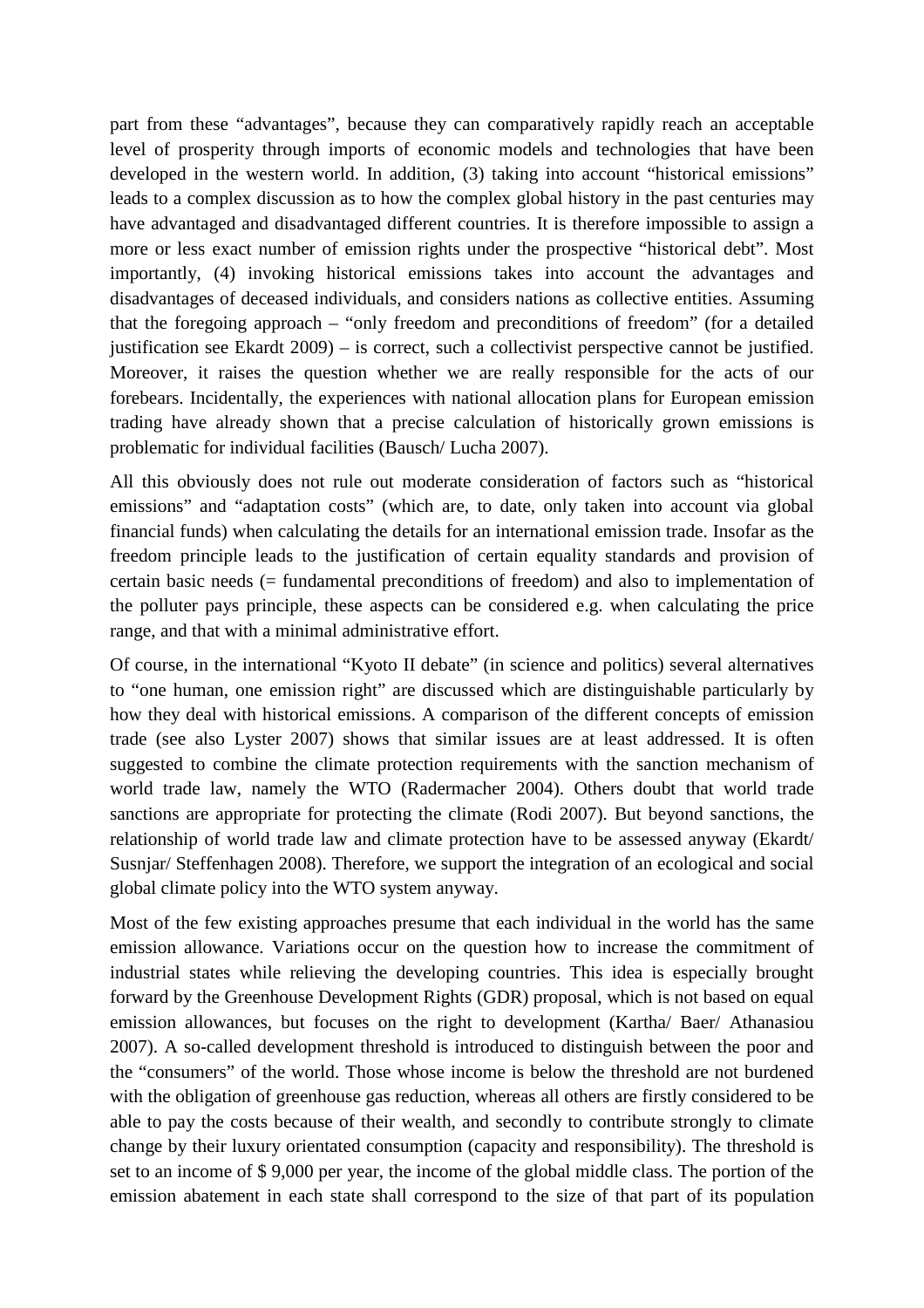whose income exceeds the threshold. The polluter pays principle does therefore only apply to emissions caused by consumption which exceeds basic demands. Through a simple calculation, the Responsibility and Capacity Indicator (RCI) shows how the emission abatement is to be distributed. The percentage of responsibility for emissions of each state is multiplied with its share in the possibility to reduce these emissions. The result tries to show which percentage of the global reduction costs are to be borne by which state. Thereby, the GDR-approach imposes global higher reduction goals in industrial states than could be achieved by reducing emissions in their own country, even if emissions would be reduced to zero. In order to fulfil its obligations, a country should therefore be allowed to finance emission reductions in other (developing) countries, recurring also to (critically viewed) market mechanisms such as emission trade.

The GDR concept uses the social aspect of climate change as a starting point, but is nonetheless unconvincing for a number of reasons. The development threshold of \$ 9,000 will probably by itself mean that states have to reduce less emission than they would be capable of, and that without abstaining from development or combatting poverty in their own country. Though some basic needs (= elementary preconditions of freedom) have to be covered, some emission reductions could be achieved also in this process without neglecting basic needs. It seems untenable to qualify the "global middle class" as in need of development and to find people incapable of being responsible for their own emissions. Furthermore, the GDR concept runs counter to the comments made already on historical emissions. Moreover, an approach focussing on freedom is irreconcilable with the approach of "collective rights to development" of GDR; and the individualistic approach, where regulation is only to be concerned with freedom and preconditions of freedom, has been shown to be philosophically and legally imperative (Ekardt 2009; Ekardt 2007). In addition, GDR seems hardly enforceable, considering that the relatively weak Kyoto Protocol has not been ratified and especially not been enforced by all states. An obligation *exceeding* even a complete stop of emissions of a state will be difficult to sell even in financially strong states. Above all, the factual ability to pay for a certain task does not entail an obligation to do so without any limits, as the approach on social justice above demonstrated. Besides: Also the prevalent discussion on international law in Europe, which mainly displays the Kyoto Protocol affirmatively (see Czarnecki 2008), ignores these concerns in the same way as the tendency of ineffectiveness of global climate policy as a whole.

The much discussed Vattenfall approach does, as GDR, not bank on per capita emission rights, but classifies states according to similar gross domestic products (GDP), also introducing a certain threshold. However, this means that countries below the threshold not only have to buy emission rights, but are also excluded from the global emission trading. The system could only be fully exploited by the states with the highest GDP, whereas countries above the threshold, but with lower GDPs depend on emission allowance "subsidies" on the part of the richer states, as their economies are usually more emission intensive, even though less prosperous and therefore emitting less from a general perspective. The concept has to be rejected for the mere fact of maintaining or forcing poor states into a dependence on so-called donor countries. The poorest states would be excluded, as they already are from world trade. Climate protection in this form does not have a socio-ecological perspective.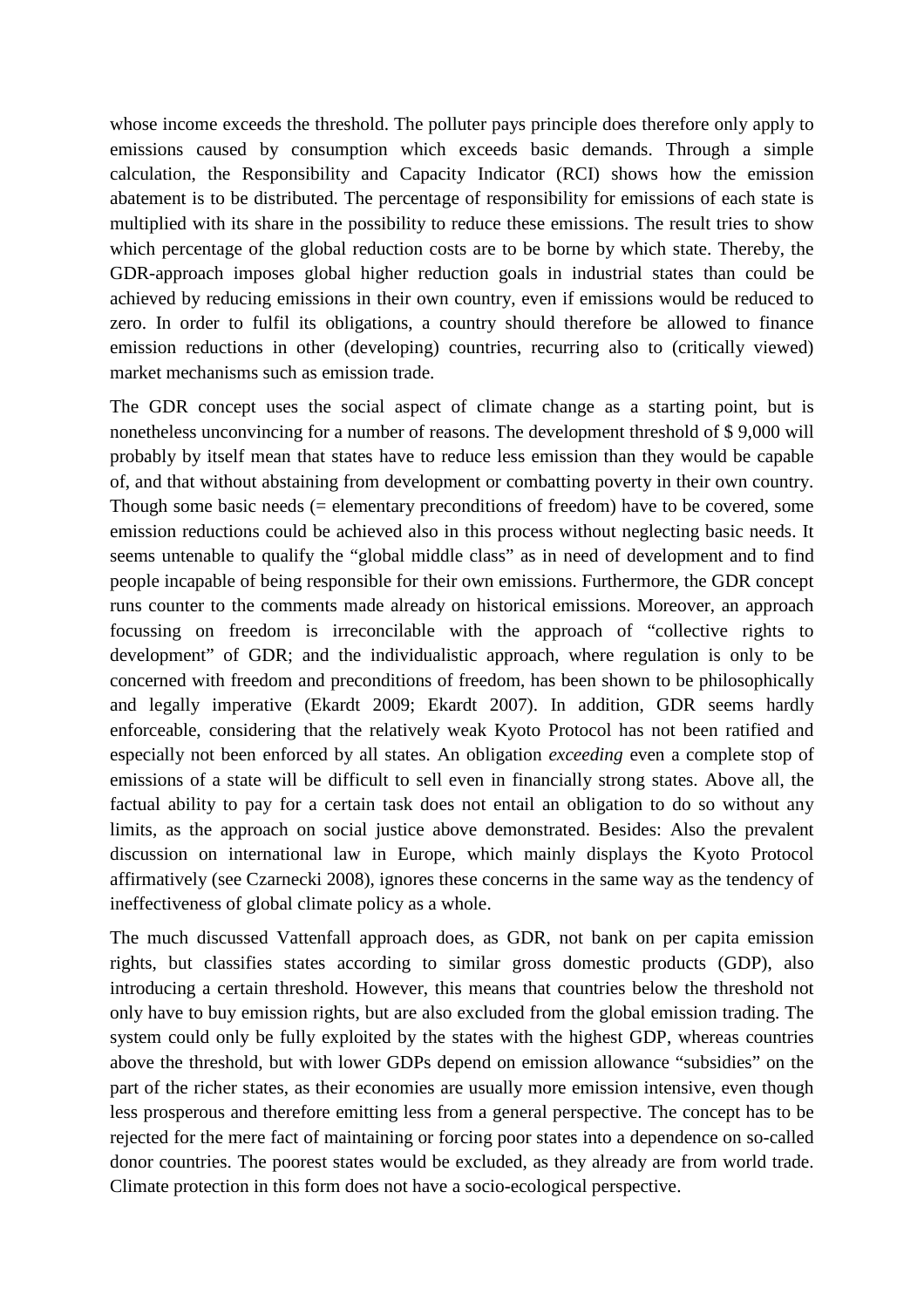Some approaches are based on equal emission rights, but want to modify them according to historical emissions of certain countries and/or geographical factors, taking into account existing energy supplies and the economic structure in different countries. Should the allowances be distributed by countries, by size of territory, GDP, economic structure (like a right to continuance), average geographic-meteorological conditions or natural resource occurrence in a state? This would be far too complicated. The necessary criteria (a) would be difficult to develop and would entail an enormous bureaucratic effort. How could, for instance, the advantages and disadvantages of different geographical areas be weighed against each other? These and other problems are (b) already known from the "historical emissions" approach. Moreover, (c) an approach centred on freedom is incompatible with a collective orientation on states and territories. Generally we also disagree with the "existing" approaches due to their (d) lack of tenable philosophical-legal justification and (e) an insufficient concept of how to deal with distributive justice, not only on a global but also on a national (or European) level.

### **VI. A Europe which urges forward – solutions for problems of competitiveness**

The most important step remains a fast<sup> $6$ </sup> global agreement on a cap for greenhouse gas emissions. Otherwise the coal, oil and gas saved by the EU will just be burned in other countries (Sinn 2008). Nevertheless, the EU could urge forward without disadvantages for competitiveness (and without other states taking EU activities as an of invitation not to act themselves). We do not mean the strategy that the EU chose in December 2008: more CDM plus free emission certificates. A better option would be the following: One could start with an effective and social national or better European climate policy as suggested (by extended emission trading) and complement it by border adjustments (for more details see Ekardt/ Schmeichel 2008; Ekardt/ Susnjar/ Steffenhagen 2008). Products from countries practicing less costly climate policies (for the enterprises) would be "adjusted" at the border when imported into the EU, on the one hand. European producers would get refunds on the higher European energy policy costs when exporting, on the other hand. Otherwise a strongly extended climate policy and fast steps to a carbon free economy will (in contrast to EU climate policy at the moment!) lead to serious carbon leakage to other countries. Nevertheless, the returns from the border adjustments should be redistributed to the developing countries with regard to certain socio-ecological criteria – as a first step to a new global climate regime. Furthermore, the developing countries (which usually criticize border adjustments, maybe even in case of redistribution) should be reminded of the long-term goal: a global contract (which should be forced by border adjustments) against climate change – which will especially harm the poor in southern countries.

Such border adjustments do not discriminate against anybody in global free markets and therefore do not violate WTO rules, as they make sure that whoever refuses to protect the climate (like the USA or China) will not be granted an unfair advantage by eco-dumping. Border adjustments do not spare us to rethink our lifestyle in response an extended emission

<sup>6</sup> Otherwise it gets attractive to sell as many fossil fuels as possible before the serious climate protection measures get into force.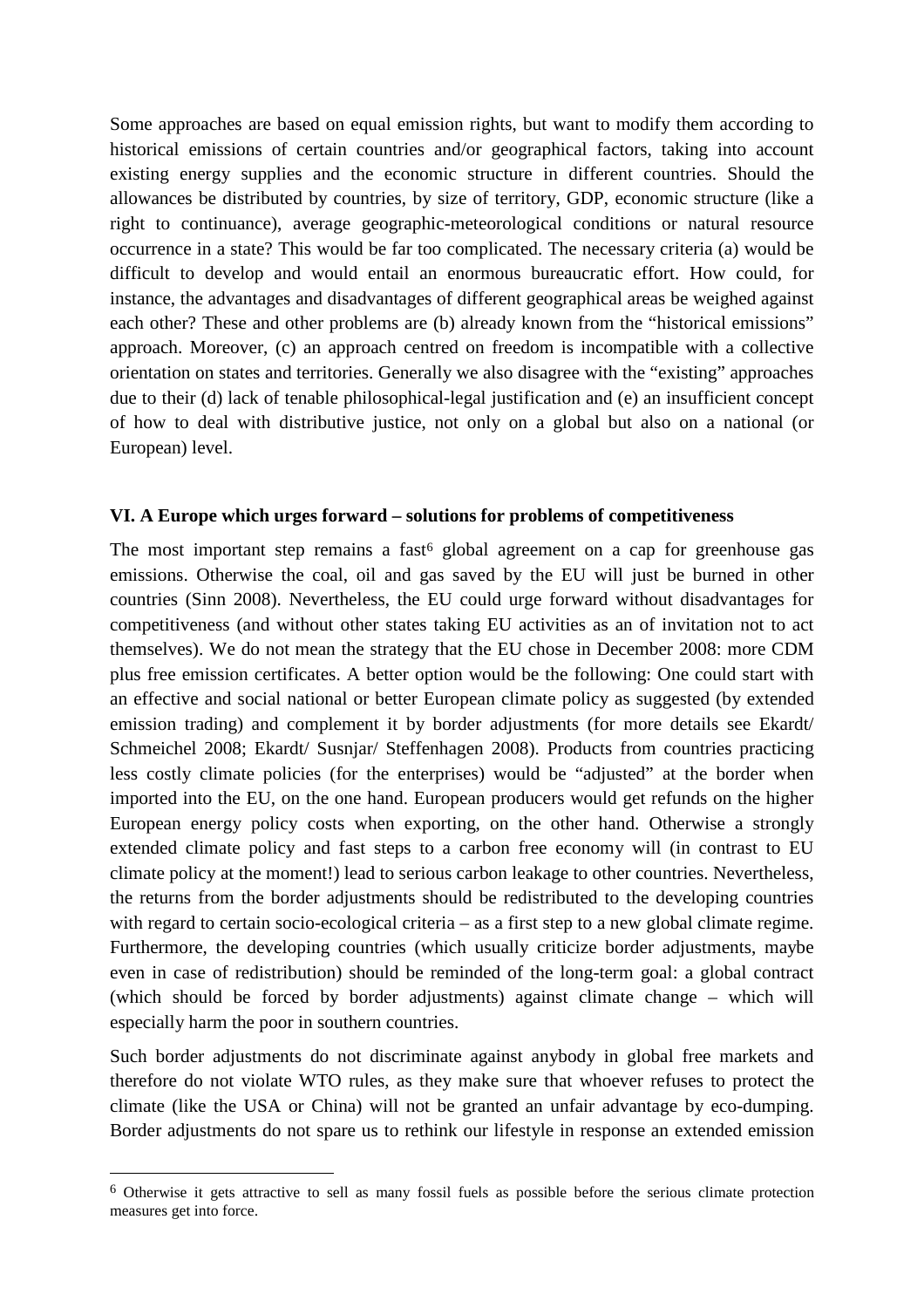trading (which will make energy more expensive); and even without competitive disadvantages on the world market, the higher energy prices will act to the detriment of some industries. But border adjustments allow the EU to act as a role model for countries like China, India and or the USA in advancing an effective and social (and economically prospering) climate policy. This may be the only way to stimulate action for a global, effective and social climate policy. And a global problem needs a global willingness to act – and to question the idea of unlimited economic growth in a physically limited world – at the end of the day. As we have seen in this article, social justice, inter-generation fairness, global justice, economic benefits, peace-keeping – and maybe even greater happiness in societies after the end of unlimited economic growth – give good reasons for a new approach in climate policy.

- Bausch, C./ Lucha, C. (2007): Challenges in CO2-Data-Gathering the German Example, in: Rodi, M. (Ed.), Implementing the Kyoto Protocol, Berlin: Lexxion, p. 33.
- Bausch, C./ Mehling, M. (2007): Tracking down the Future Climate Regime An Assessment of Current Negotiations under the U.N., Carbon & Climate Law Review, p. 4.
- Bausch, C./ Mehling, M. (2008): Das zukünftige Klimaschutz-Regime der Vereinten Nationen. Ein Wegweiser durch die Verhandlungsarchitektur, Zeitschrift für Europäisches Umwelt- und Planungsrecht, p. 259.
- Bodansky, D. (2004): International Climate Efforts beyond 2012. A Survey of Approaches, Georgia.
- Blok, K./ Höhne, N./ Torvanger, A./ Janzic, R. (2005): Towards a Post-2012 Climate Change Regime, Brussels.
- Buchner, B./ Lehmann, J. (2005): Equity Principles to Enhance the Effectiveness of Climate Policy, in: Bothe, M./ Rehbinder, E. (Ed.), Climate Chance Policy, Frankfurt a.M.
- Bülow, M./ Schwabe, F. (2008): Die soziale Frage mitdenken. Papier der SPD-Bundestagsfraktion zu Klimawandel und sozialer Gerechtigkeit, Berlin.
- Czarnecki, R. (2008): Verteilungsgerechtigkeit im Umweltvölkerrecht. Dogmatik und Umsetzung, Berlin: Duncker & Humblot.
- Ekardt, F. (2007): Wird die Demokratie ungerecht? Politik in Zeiten der Globalisierung, München: C.H. Beck.
- Ekardt, F. (2009): Theorie der Nachhaltigkeit. Rechtliche, ethische und politische Zugänge, Baden-Baden: Nomos.
- Ekardt, F./ Schmeichel, A. (2009): Border Adjustments, WTO Law, and Climate Protection, Critical Issues of Environmental Taxation, p. 737.
- Ekardt, F./ Schmeichel, A./ Heering, M. (2009): Europäische und nationale Regulierung der Bioenergie und ihrer ökologisch-sozialen Ambivalenzen, Natur und Recht, No. 4.
- Ekardt, F./ Susnjar, D./ Steffenhagen, L. (2008): WTO und Umweltvölkerrechtsverträge. Komplementäre oder sich blockierende Wirkung? Am Beispiel von Verstößen gegen das Kyoto-Protokoll, Jahrbuch des Umwelt- und Technikrechts 2008, p. 200.
- Habermas, J. (1992): Faktizität und Geltung, Frankfurt a.M.: Suhrkamp.
- Hansen, James (2007): Scientific Reticence and Sea Level Rise, Environmental Research Letters No. 2.
- IPCC (2007): Climate Change 2007. Mitigation of Climate Change.
- Kartha, S./ Baer, P./ Athanasiou, T. (2007): The Right to Development in a Climate